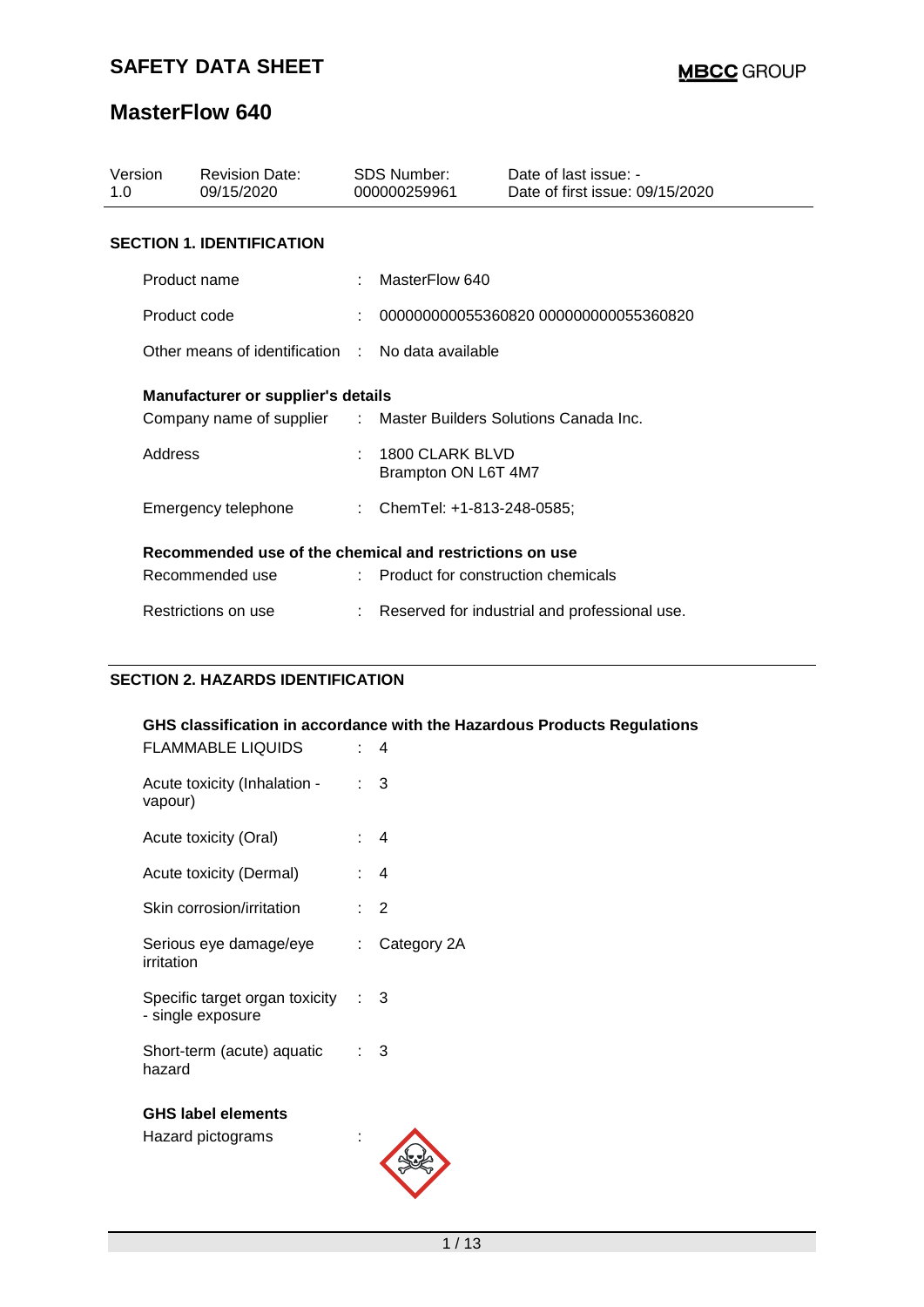# **SAFETY DATA SHEET**

# **MasterFlow 640**

| Version<br>1.0 | <b>Revision Date:</b><br>09/15/2020 |   | <b>SDS Number:</b><br>000000259961                                                                                                                                                                                                                                                                      | Date of last issue: -<br>Date of first issue: 09/15/2020                                                                                                                                                                                                                                                                                                                                                                                                                                                                                                                                                                                                                                                                                                                                                                                                                                                                                                                                                                                                                                                                                                                                            |
|----------------|-------------------------------------|---|---------------------------------------------------------------------------------------------------------------------------------------------------------------------------------------------------------------------------------------------------------------------------------------------------------|-----------------------------------------------------------------------------------------------------------------------------------------------------------------------------------------------------------------------------------------------------------------------------------------------------------------------------------------------------------------------------------------------------------------------------------------------------------------------------------------------------------------------------------------------------------------------------------------------------------------------------------------------------------------------------------------------------------------------------------------------------------------------------------------------------------------------------------------------------------------------------------------------------------------------------------------------------------------------------------------------------------------------------------------------------------------------------------------------------------------------------------------------------------------------------------------------------|
|                | Signal Word                         |   | Danger                                                                                                                                                                                                                                                                                                  |                                                                                                                                                                                                                                                                                                                                                                                                                                                                                                                                                                                                                                                                                                                                                                                                                                                                                                                                                                                                                                                                                                                                                                                                     |
|                | <b>Hazard Statements</b>            |   | H227 Combustible liquid.<br>H315 Causes skin irritation.<br>H312 Harmful in contact with skin.<br>H331 Toxic if inhaled.<br>H302 Harmful if swallowed.<br>H402 Harmful to aquatic life.                                                                                                                 | H319 Causes serious eye irritation.<br>H335 May cause respiratory irritation.                                                                                                                                                                                                                                                                                                                                                                                                                                                                                                                                                                                                                                                                                                                                                                                                                                                                                                                                                                                                                                                                                                                       |
|                | <b>Precautionary Statements</b>     | ÷ | <b>Prevention:</b><br>face protection.<br>P260 Do not breathe dust or mist.<br>handling.<br><b>Response:</b><br>or doctor/physician.<br>to do. Continue rinsing.<br>keep comfortable for breathing.<br>and water.<br>tion.<br>Storage:<br>P405 Store locked up.<br>Disposal:<br>waste collection point. | P271 Use only outdoors or in a well-ventilated area.<br>P280 Wear protective gloves/ protective clothing/ eye protection/<br>P210 Keep away from heat, hot surfaces, sparks, open flames<br>and other ignition sources. No smoking.<br>P273 Avoid release to the environment.<br>P270 Do not eat, drink or smoke when using this product.<br>P264 Wash face, hands and any exposed skin thoroughly after<br>P337 + P311 If eye irritation persists: Call a POISON CENTER<br>P305 + P351 + P338 IF IN EYES: Rinse cautiously with water<br>for several minutes. Remove contact lenses, if present and easy<br>P304 + P340 IF INHALED: Remove person to fresh air and<br>P303 + P352 IF ON SKIN (or hair): Wash with plenty of soap<br>P361 Take off immediately all contaminated clothing.<br>P301 + P330 IF SWALLOWED: rinse mouth.<br>P332 + P313 If skin irritation occurs: Get medical advice/atten-<br>P370 + P378 In case of fire: Use water spray, alcohol-resistant<br>foam, dry chemical or carbon dioxide to extinguish.<br>P233 Keep container tightly closed.<br>P403 + P235 Store in a well-ventilated place. Keep cool.<br>P501 Dispose of contents/container to appropriate hazardous |
|                | <b>Other hazards</b>                |   |                                                                                                                                                                                                                                                                                                         |                                                                                                                                                                                                                                                                                                                                                                                                                                                                                                                                                                                                                                                                                                                                                                                                                                                                                                                                                                                                                                                                                                                                                                                                     |

No data available.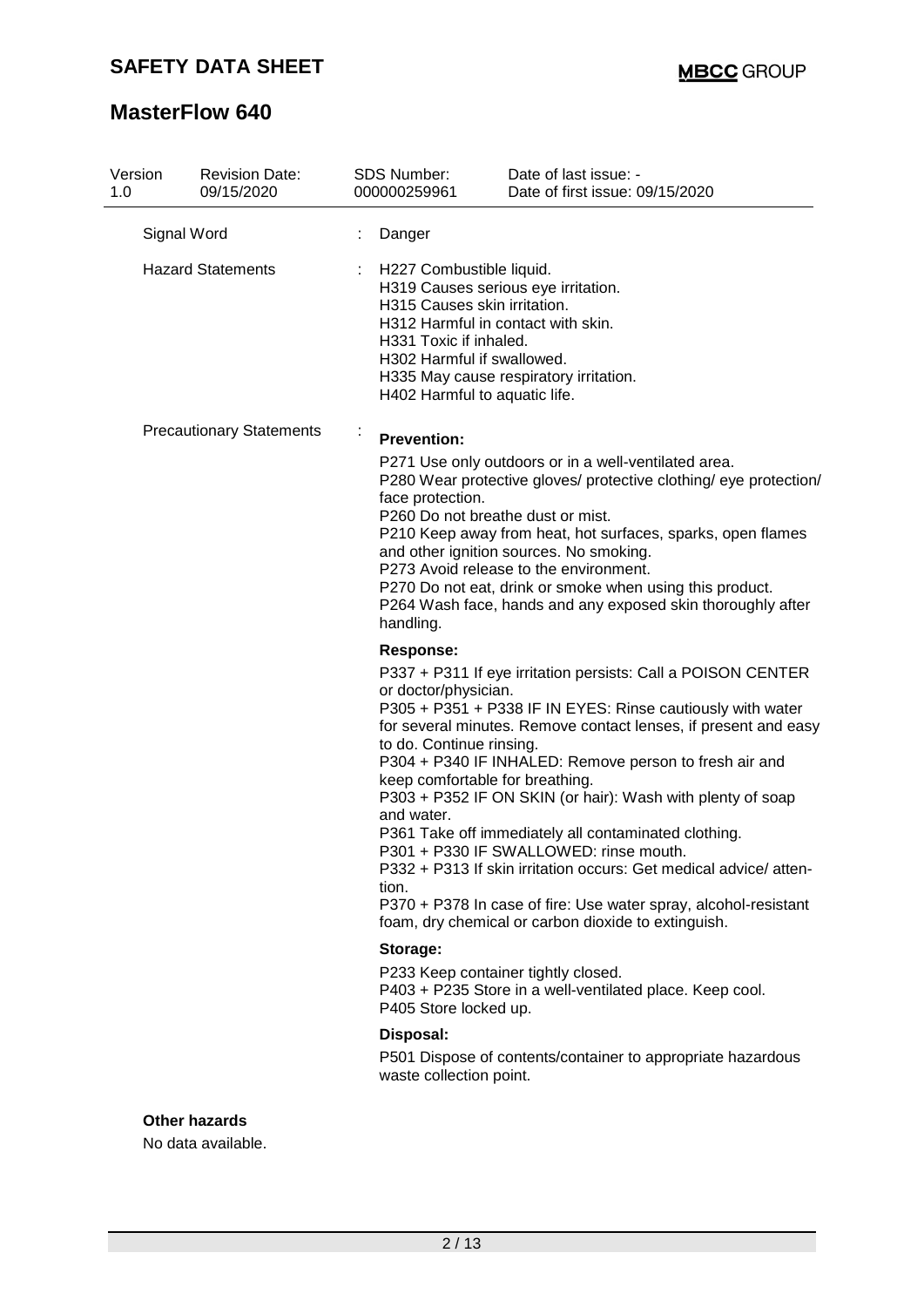| Version | <b>Revision Date:</b> | SDS Number:  | Date of last issue: -           |
|---------|-----------------------|--------------|---------------------------------|
| 1.0     | 09/15/2020            | 000000259961 | Date of first issue: 09/15/2020 |

## **SECTION 3. COMPOSITION/INFORMATION ON INGREDIENTS**

## **Components**

| Chemical name                    | CAS-No.        | Concentration (% w/w) |
|----------------------------------|----------------|-----------------------|
| $2,4,6-$                         | $190 - 72 - 2$ | $>= 25 - 50$          |
| tris(dimethylaminomethyl)phenol  |                |                       |
| furfuryl alcohol                 | $98-00-0$      | $>= 25 - 50$          |
| Bis[(dimethylamino)methyl]phenol | 171074-89-0    | $\ge$ = 7 - < 10      |

## **SECTION 4. FIRST AID MEASURES**

| General advice          |    | First aid personnel should pay attention to their own safety.<br>If the patient is likely to become unconscious, place and<br>transport in stable sideways position (recovery position).<br>Immediately remove contaminated clothing.<br>Move out of dangerous area.<br>Consult a physician.<br>Show this material safety data sheet to the doctor in attend-<br>ance.<br>Symptoms of poisoning may appear several hours later.<br>Do not leave the victim unattended. |
|-------------------------|----|------------------------------------------------------------------------------------------------------------------------------------------------------------------------------------------------------------------------------------------------------------------------------------------------------------------------------------------------------------------------------------------------------------------------------------------------------------------------|
| If inhaled              |    | Keep patient calm, remove to fresh air, seek medical atten-<br>tion.                                                                                                                                                                                                                                                                                                                                                                                                   |
|                         |    | Call a physician or poison control center immediately.<br>If unconscious, place in recovery position and seek medical<br>advice.                                                                                                                                                                                                                                                                                                                                       |
| In case of skin contact | ÷. | Immediately wash thoroughly with soap and water, seek med-<br>ical attention.                                                                                                                                                                                                                                                                                                                                                                                          |
|                         |    | Take victim immediately to hospital.<br>If on skin, rinse well with water.<br>If on clothes, remove clothes.                                                                                                                                                                                                                                                                                                                                                           |
| In case of eye contact  | ÷  | Wash affected eyes for at least 15 minutes under running<br>water with eyelids held open, consult an eye specialist.                                                                                                                                                                                                                                                                                                                                                   |
|                         |    | Immediately flush eye(s) with plenty of water.<br>Remove contact lenses.<br>Protect unharmed eye.<br>Keep eye wide open while rinsing.<br>If eye irritation persists, consult a specialist.                                                                                                                                                                                                                                                                            |
| If swallowed            |    | Immediately rinse mouth and then drink 200-300 ml of water,<br>seek medical attention.                                                                                                                                                                                                                                                                                                                                                                                 |
|                         |    | Induce vomiting immediately and call a physician.<br>Keep respiratory tract clear.<br>Do not give milk or alcoholic beverages.<br>Never give anything by mouth to an unconscious person.<br>If symptoms persist, call a physician.                                                                                                                                                                                                                                     |
|                         |    |                                                                                                                                                                                                                                                                                                                                                                                                                                                                        |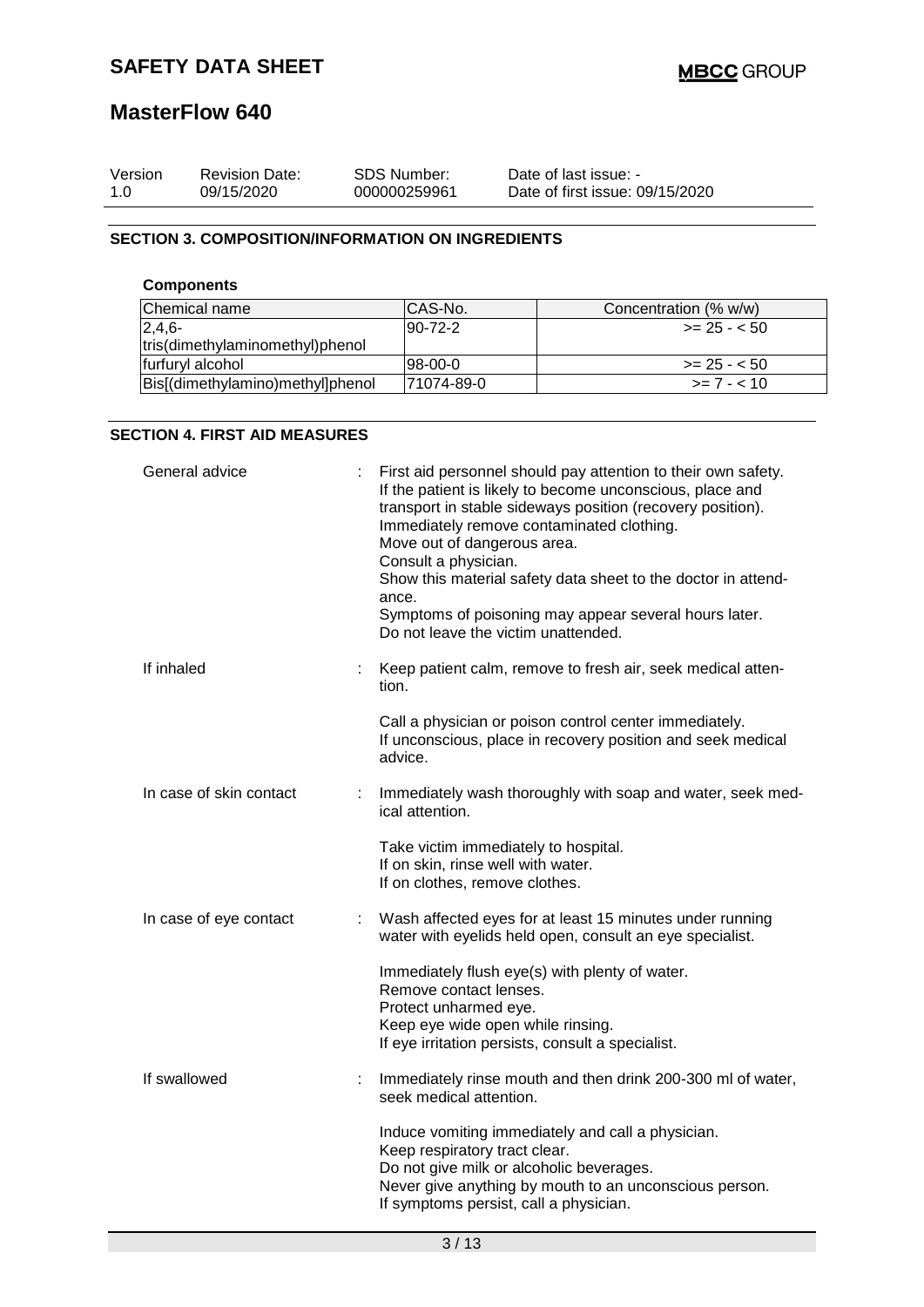| Version<br>1.0 | <b>Revision Date:</b><br>09/15/2020                                                                      |  | <b>SDS Number:</b><br>000000259961                                                                                                                                   | Date of last issue: -<br>Date of first issue: 09/15/2020                                                                                                                                                                                                                                                                                               |
|----------------|----------------------------------------------------------------------------------------------------------|--|----------------------------------------------------------------------------------------------------------------------------------------------------------------------|--------------------------------------------------------------------------------------------------------------------------------------------------------------------------------------------------------------------------------------------------------------------------------------------------------------------------------------------------------|
|                |                                                                                                          |  |                                                                                                                                                                      | Take victim immediately to hospital.                                                                                                                                                                                                                                                                                                                   |
|                | Most important symptoms<br>and effects, both acute and<br>delayed                                        |  | Harmful if swallowed or in contact with skin.<br>Causes skin irritation.<br>Causes serious eye irritation.<br>Toxic if inhaled.<br>May cause respiratory irritation. |                                                                                                                                                                                                                                                                                                                                                        |
|                | Notes to physician                                                                                       |  | Treat symptomatically.                                                                                                                                               |                                                                                                                                                                                                                                                                                                                                                        |
|                | <b>SECTION 5. FIRE-FIGHTING MEASURES</b>                                                                 |  |                                                                                                                                                                      |                                                                                                                                                                                                                                                                                                                                                        |
|                | Suitable extinguishing media                                                                             |  | Water spray<br>Foam<br>Dry powder<br>Carbon dioxide (CO2)                                                                                                            |                                                                                                                                                                                                                                                                                                                                                        |
|                | Unsuitable extinguishing<br>media                                                                        |  | High volume water jet                                                                                                                                                |                                                                                                                                                                                                                                                                                                                                                        |
|                | Specific hazards during fire<br>fighting                                                                 |  | courses.                                                                                                                                                             | Do not allow run-off from fire fighting to enter drains or water                                                                                                                                                                                                                                                                                       |
|                | Further information                                                                                      |  | rately in closed containments.                                                                                                                                       | Collect contaminated fire extinguishing water separately. This<br>must not be discharged into drains.<br>Fire residues and contaminated fire extinguishing water must<br>be disposed of in accordance with local regulations.<br>For safety reasons in case of fire, cans should be stored sepa-<br>Use a water spray to cool fully closed containers. |
|                | Special protective equipment :<br>for fire-fighters                                                      |  | essary.                                                                                                                                                              | Wear self-contained breathing apparatus for firefighting if nec-                                                                                                                                                                                                                                                                                       |
|                | <b>SECTION 6. ACCIDENTAL RELEASE MEASURES</b>                                                            |  |                                                                                                                                                                      |                                                                                                                                                                                                                                                                                                                                                        |
|                | Personal precautions, protec- : Use personal protective equipment.<br>$f_{\text{max}}$ caughter and omer |  | Engura adaquata vantilation                                                                                                                                          |                                                                                                                                                                                                                                                                                                                                                        |

| tive equipment and emer-<br>gency procedures             | Ensure adequate ventilation.<br>Evacuate personnel to safe areas.                                                                                                                                                                                                                                 |
|----------------------------------------------------------|---------------------------------------------------------------------------------------------------------------------------------------------------------------------------------------------------------------------------------------------------------------------------------------------------|
| Environmental precautions                                | : Prevent product from entering drains.<br>Prevent further leakage or spillage if safe to do so.<br>If the product contaminates rivers and lakes or drains inform<br>respective authorities.                                                                                                      |
| Methods and materials for<br>containment and cleaning up | Contain spillage, and then collect with non-combustible ab-<br>sorbent material, (e.g. sand, earth, diatomaceous earth, ver-<br>miculite) and place in container for disposal according to local<br>/ national regulations (see section 13).<br>Keep in suitable, closed containers for disposal. |

## **SECTION 7. HANDLING AND STORAGE**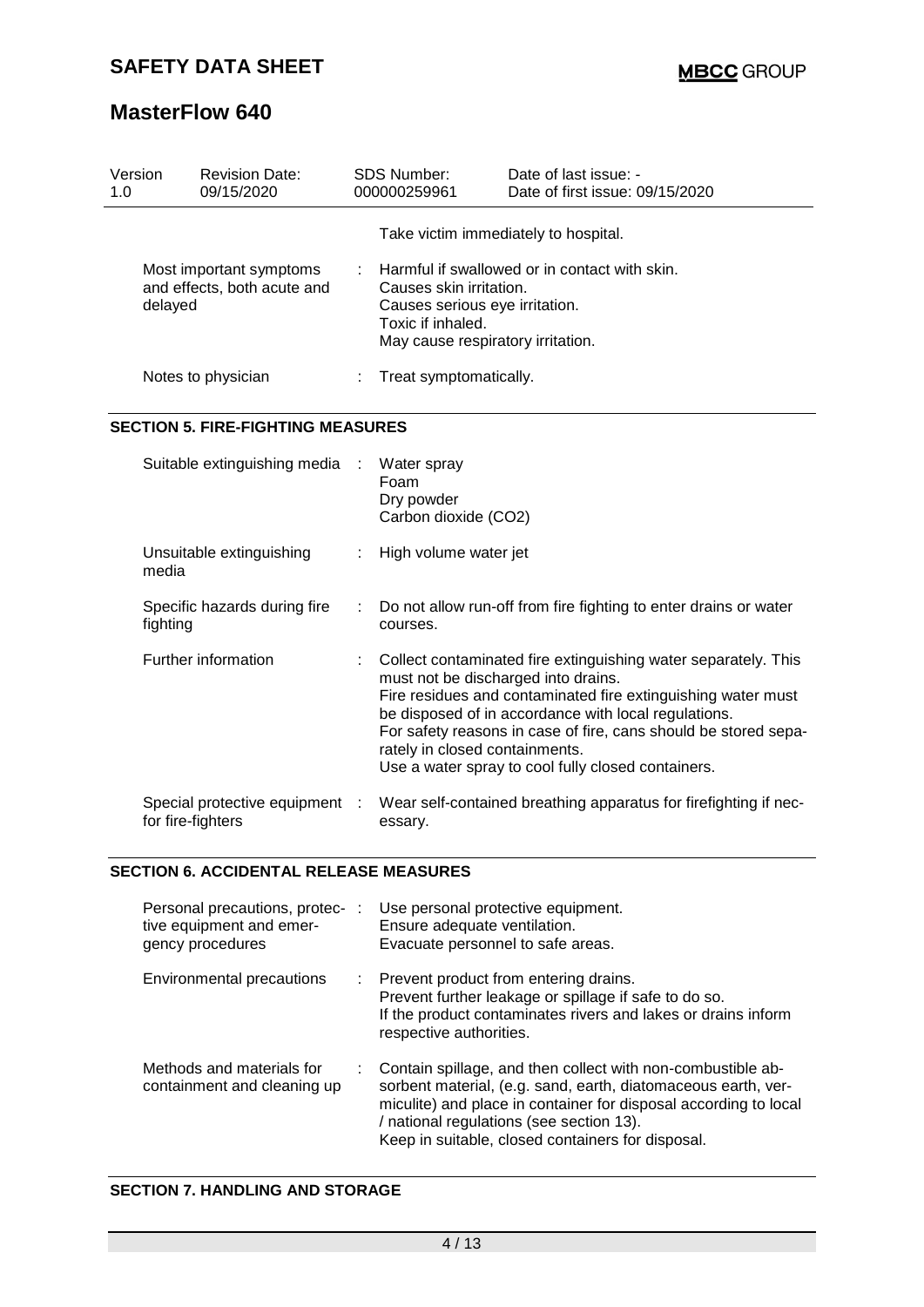| Version<br>1.0 | <b>Revision Date:</b><br>09/15/2020                |  | <b>SDS Number:</b><br>000000259961                                                                                                                            | Date of last issue: -<br>Date of first issue: 09/15/2020                                                                                                                                                                                                                                            |  |  |  |  |  |
|----------------|----------------------------------------------------|--|---------------------------------------------------------------------------------------------------------------------------------------------------------------|-----------------------------------------------------------------------------------------------------------------------------------------------------------------------------------------------------------------------------------------------------------------------------------------------------|--|--|--|--|--|
|                | Advice on protection against<br>fire and explosion |  | Avoid all sources of ignition: heat, sparks, open flame.<br>÷                                                                                                 |                                                                                                                                                                                                                                                                                                     |  |  |  |  |  |
|                |                                                    |  | Do not spray on a naked flame or any incandescent material.<br>Keep away from open flames, hot surfaces and sources of<br>ignition.                           |                                                                                                                                                                                                                                                                                                     |  |  |  |  |  |
|                | Advice on safe handling                            |  | Avoid formation of aerosol.<br>Do not breathe vapors/dust.<br>Avoid contact with skin and eyes.<br>plication area.<br>regulations.                            | Avoid exposure - obtain special instructions before use.<br>For personal protection see section 8.<br>Smoking, eating and drinking should be prohibited in the ap-<br>Provide sufficient air exchange and/or exhaust in work rooms.<br>Dispose of rinse water in accordance with local and national |  |  |  |  |  |
|                | Conditions for safe storage                        |  | Prevent unauthorized access.<br>no smoking<br>place.<br>kept upright to prevent leakage.<br>Observe label precautions.<br>the technological safety standards. | Keep container tightly closed in a dry and well-ventilated<br>Containers which are opened must be carefully resealed and<br>Electrical installations / working materials must comply with                                                                                                           |  |  |  |  |  |
|                | Further information on stor-<br>age conditions     |  | Protect from direct sunlight.                                                                                                                                 | Keep only in the original container in a cool, dry, well-<br>ventilated place away from ignition sources, heat or flame.                                                                                                                                                                            |  |  |  |  |  |
|                | Materials to avoid                                 |  | Observe VCI storage rules.                                                                                                                                    |                                                                                                                                                                                                                                                                                                     |  |  |  |  |  |
|                | Further information on stor-<br>age stability      |  | No data available                                                                                                                                             |                                                                                                                                                                                                                                                                                                     |  |  |  |  |  |

## **SECTION 8. EXPOSURE CONTROLS/PERSONAL PROTECTION**

## **Ingredients with workplace control parameters**

| Components       | CAS-No. | Value type<br>(Form of<br>exposure) | Control parame-<br>ters / Permissible<br>concentration | <b>Basis</b>                                |
|------------------|---------|-------------------------------------|--------------------------------------------------------|---------------------------------------------|
| furfuryl alcohol | 98-00-0 | <b>REL</b> value                    | 10 ppm<br>40 mg/m3                                     | <b>NIOSH</b>                                |
|                  |         | <b>STEL value</b>                   | 15 ppm<br>60 mg/m3                                     | <b>NIOSH</b>                                |
|                  |         | <b>PEL</b>                          | 50 ppm<br>200 mg/m3                                    | <b>29 CFR</b><br>1910.1000<br>(Table Z-1)   |
|                  |         | <b>TWA value</b>                    | 10 ppm<br>40 mg/m3                                     | <b>29 CFR</b><br>1910.1000<br>(Table Z-1-A) |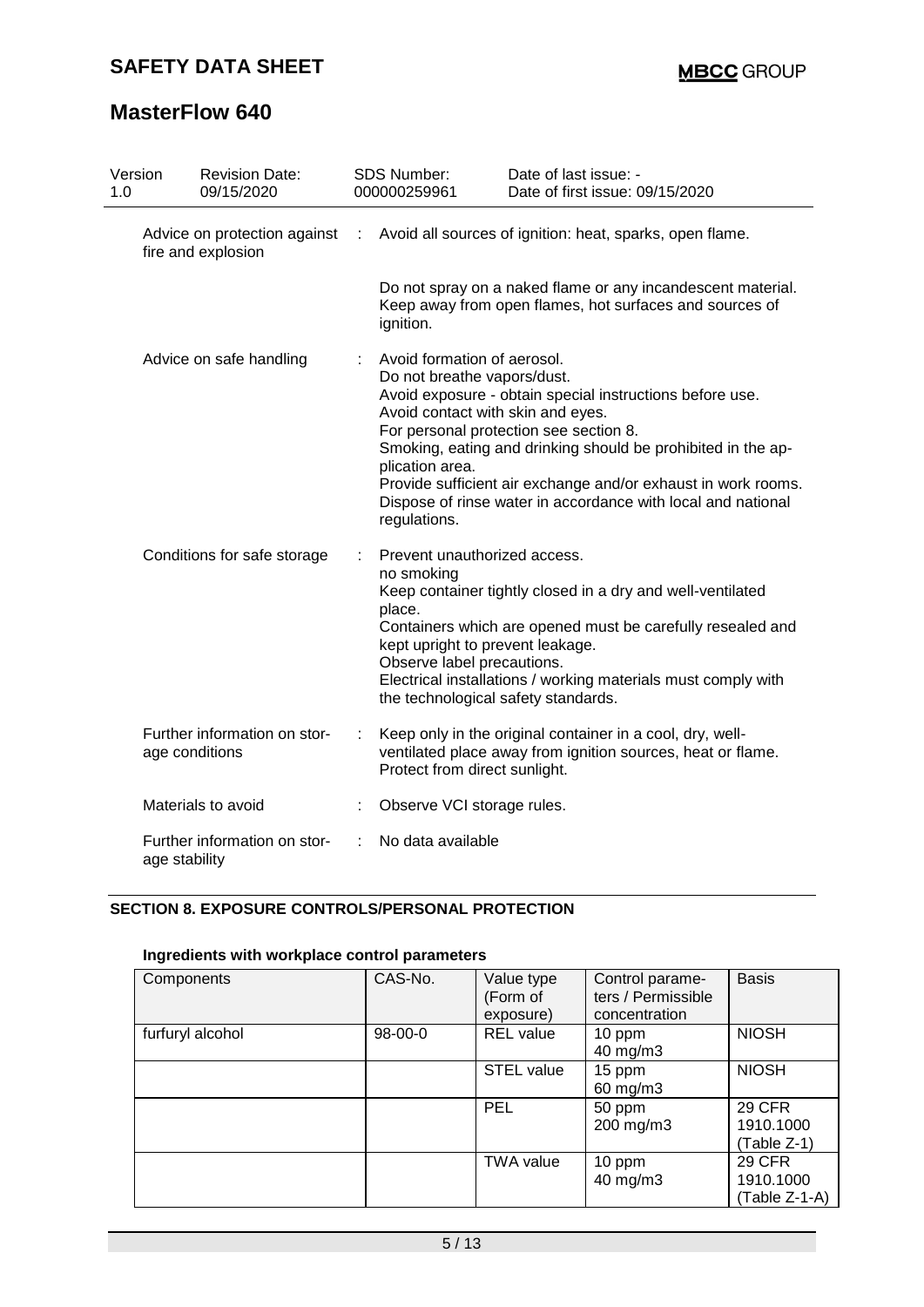| Version<br>1.0 | <b>Revision Date:</b><br>09/15/2020       |   | <b>SDS Number:</b><br>000000259961 | Date of last issue: -<br>Date of first issue: 09/15/2020                                                   |                                                                                                                                                                                                                             |                                               |  |
|----------------|-------------------------------------------|---|------------------------------------|------------------------------------------------------------------------------------------------------------|-----------------------------------------------------------------------------------------------------------------------------------------------------------------------------------------------------------------------------|-----------------------------------------------|--|
|                |                                           |   |                                    | <b>STEL value</b>                                                                                          | 15 ppm<br>60 mg/m3                                                                                                                                                                                                          | <b>29 CFR</b><br>1910.1000<br>$(Table Z-1-A)$ |  |
|                |                                           |   |                                    | <b>TWA value</b>                                                                                           | $0.2$ ppm                                                                                                                                                                                                                   | <b>ACGIHTLV</b>                               |  |
|                |                                           |   |                                    | <b>TWA</b>                                                                                                 | 10 ppm<br>40 mg/m3                                                                                                                                                                                                          | CA AB OEL                                     |  |
|                |                                           |   |                                    | <b>STEL</b>                                                                                                | 15 ppm<br>60 mg/m3                                                                                                                                                                                                          | <b>CA AB OEL</b>                              |  |
|                |                                           |   |                                    | <b>TWA</b>                                                                                                 | 5 ppm                                                                                                                                                                                                                       | CA BC OEL                                     |  |
|                |                                           |   |                                    | <b>STEL</b>                                                                                                | 10 ppm                                                                                                                                                                                                                      | CA BC OEL                                     |  |
|                |                                           |   |                                    | <b>TWAEV</b>                                                                                               | 10 ppm<br>40 mg/m3                                                                                                                                                                                                          | CA QC OEL                                     |  |
|                |                                           |   |                                    | <b>STEV</b>                                                                                                | 15 ppm<br>60 mg/m3                                                                                                                                                                                                          | CA QC OEL                                     |  |
|                |                                           |   |                                    | <b>TWA</b>                                                                                                 | $0.2$ ppm                                                                                                                                                                                                                   | <b>ACGIH</b>                                  |  |
|                | Respiratory protection<br>Hand protection |   | may be exceeded.                   |                                                                                                            | Wear appropriate certified respirator when exposure limits                                                                                                                                                                  |                                               |  |
|                | Remarks                                   |   |                                    | with the producers of the protective gloves.                                                               | The suitability for a specific workplace should be discussed                                                                                                                                                                |                                               |  |
|                | Eye protection                            |   | problems.                          | Eye wash bottle with pure water<br>Tightly fitting safety goggles                                          | Wear face-shield and protective suit for abnormal processing                                                                                                                                                                |                                               |  |
|                | Skin and body protection                  | ÷ | Impervious clothing                |                                                                                                            | Choose body protection according to the amount and con-<br>centration of the dangerous substance at the work place.                                                                                                         |                                               |  |
|                | Protective measures                       |   | and safety practice.               | Do not inhale gases/vapours/aerosols.                                                                      | Avoid contact with the skin, eyes and clothing.<br>Avoid exposure - obtain special instructions before use.<br>Handle in accordance with good building materials hygiene<br>Wearing of closed work clothing is recommended. |                                               |  |
|                | Hygiene measures                          |   | the product.                       | Avoid contact with skin, eyes and clothing.<br>When using do not eat or drink.<br>When using do not smoke. | Wash hands before breaks and immediately after handling                                                                                                                                                                     |                                               |  |

### **SECTION 9. PHYSICAL AND CHEMICAL PROPERTIES**

| Appearance |  | liquid |
|------------|--|--------|
|------------|--|--------|

Color : amber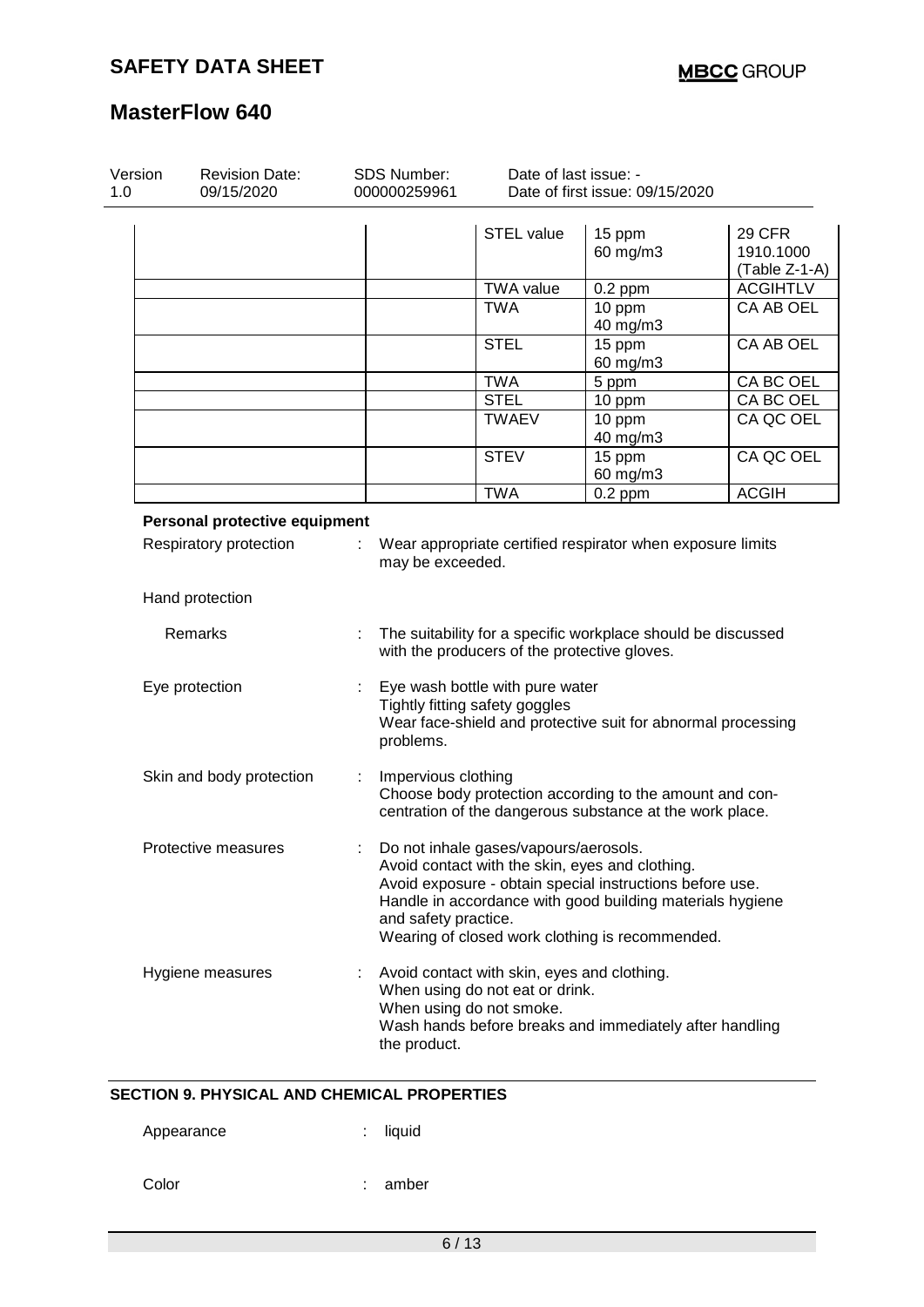| 1.0 | Version<br><b>Revision Date:</b><br>09/15/2020        |   | SDS Number:<br>000000259961  | Date of last issue: -<br>Date of first issue: 09/15/2020 |
|-----|-------------------------------------------------------|---|------------------------------|----------------------------------------------------------|
|     | Odor                                                  |   | ammonia-like, slight odour   |                                                          |
|     | Odor Threshold                                        |   | No data available            |                                                          |
|     | pH                                                    |   | neutral to slightly alkaline |                                                          |
|     | Melting point                                         |   |                              | No applicable information available.                     |
|     | Freezing point                                        |   |                              | No applicable information available.                     |
|     | Boiling point                                         |   | 338 °C                       |                                                          |
|     | Flash point                                           |   | 75 °C                        |                                                          |
|     | Evaporation rate                                      |   |                              | No applicable information available.                     |
|     | Flammability (solid, gas)                             | ÷ | not determined               |                                                          |
|     | Upper explosion limit / Upper :<br>flammability limit |   | 16.3 %(V)                    |                                                          |
|     | Lower explosion limit / Lower :<br>flammability limit |   | 1.8 %(V)                     |                                                          |
|     | Vapor pressure                                        |   |                              | No applicable information available.                     |
|     | Relative vapor density                                |   | Heavier than air.            |                                                          |
|     | Relative density                                      |   |                              | No applicable information available.                     |
|     | Density                                               |   | 1.03 g/cm3 (20 $°C$ )        |                                                          |
|     | <b>Bulk density</b>                                   |   | not applicable               |                                                          |
|     | Solubility(ies)<br>Water solubility                   |   | slightly soluble             |                                                          |
|     | Solubility in other solvents                          | ÷ |                              | No applicable information available.                     |
|     | Partition coefficient: n-<br>octanol/water            |   | No data available.           |                                                          |
|     | Autoignition temperature                              |   | No data available            |                                                          |
|     | Decomposition temperature                             |   | scribed/indicated.           | No decomposition if stored and handled as pre-           |
|     | Viscosity                                             |   | No data available.           |                                                          |
|     | Viscosity, dynamic                                    |   |                              |                                                          |
|     | Viscosity, kinematic                                  |   |                              | No applicable information available.                     |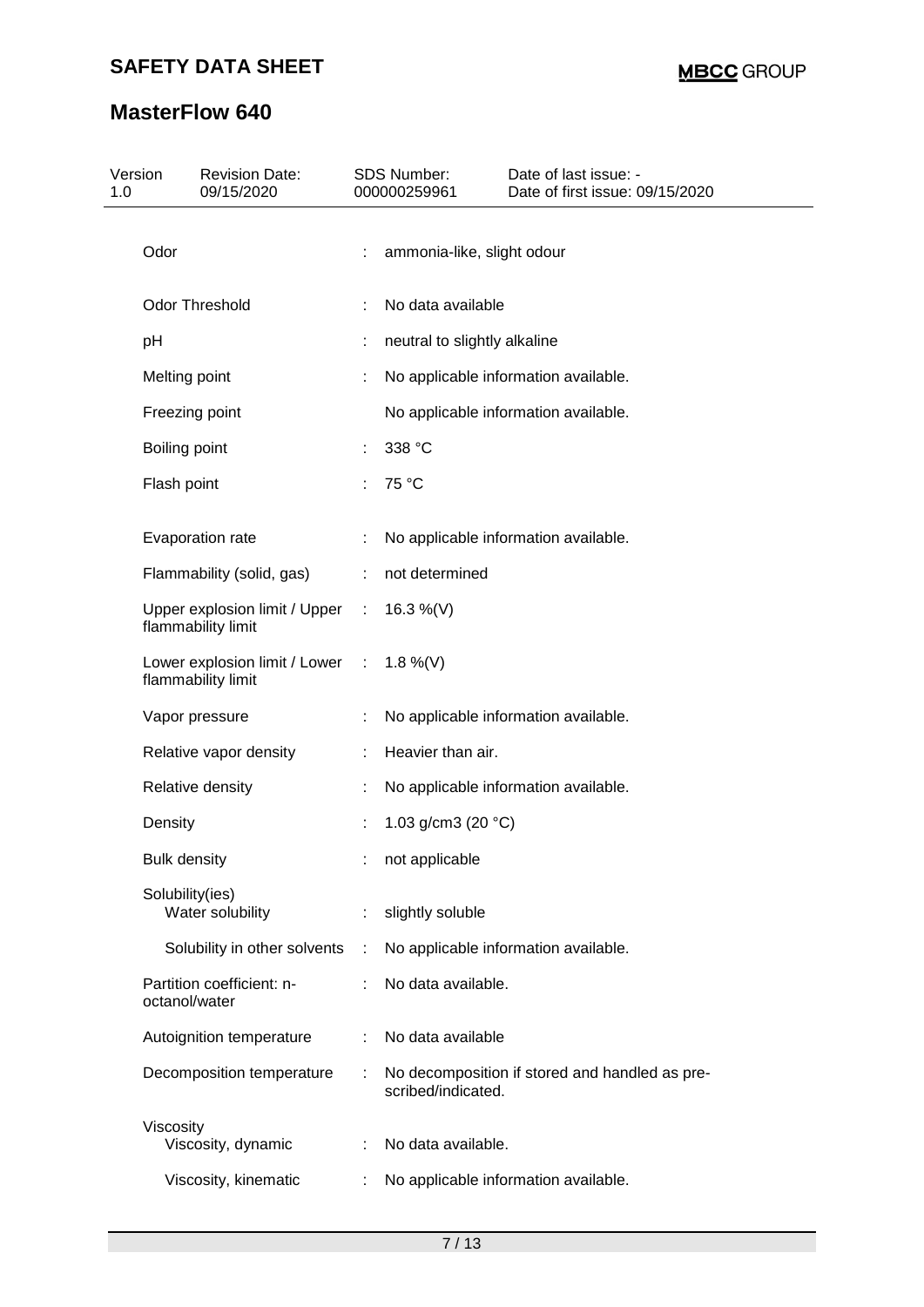| Version<br>1.0 | <b>Revision Date:</b><br>09/15/2020 |    | SDS Number:<br>000000259961    | Date of last issue: -<br>Date of first issue: $09/15/2020$       |
|----------------|-------------------------------------|----|--------------------------------|------------------------------------------------------------------|
|                | Explosive properties                | ÷  | Not explosive<br>Not explosive |                                                                  |
|                | Oxidizing properties                | ÷. | as oxidizing.                  | Based on its structural properties the product is not classified |
|                | Sublimation point                   | ÷. |                                | No applicable information available.                             |
|                | Molecular weight                    |    | No data available              |                                                                  |

## **SECTION 10. STABILITY AND REACTIVITY**

| Reactivity                              |        | No decomposition if stored and applied as directed.                                                |
|-----------------------------------------|--------|----------------------------------------------------------------------------------------------------|
| Chemical stability                      |        | No decomposition if stored and applied as directed.                                                |
| Possibility of hazardous reac-<br>tions | $\sim$ | No decomposition if stored and applied as directed.<br>Vapors may form explosive mixture with air. |
| Conditions to avoid                     |        | Heat, flames and sparks.                                                                           |
| Incompatible materials                  | ÷.     | Strong acids<br>Strong bases<br>Strong oxidizing agents<br>Strong reducing agents                  |
| Hazardous decomposition<br>products     |        | carbon oxides<br>nitrogen oxides<br>Aldehydes                                                      |

## **SECTION 11. TOXICOLOGICAL INFORMATION**

| <b>Acute toxicity</b>                                              |                                                   |
|--------------------------------------------------------------------|---------------------------------------------------|
| Harmful if swallowed or in contact with skin.<br>Toxic if inhaled. |                                                   |
| <b>Product:</b>                                                    |                                                   |
| Acute oral toxicity                                                | Remarks: No applicable information available.     |
| Acute inhalation toxicity                                          | Remarks: No applicable information available.     |
| Acute dermal toxicity                                              | Remarks: No applicable information available.     |
| <b>Skin corrosion/irritation</b><br>Causes skin irritation.        |                                                   |
| <b>Product:</b>                                                    |                                                   |
| Remarks                                                            | May cause skin irritation in susceptible persons. |
|                                                                    |                                                   |

# **Serious eye damage/eye irritation**

Causes serious eye irritation.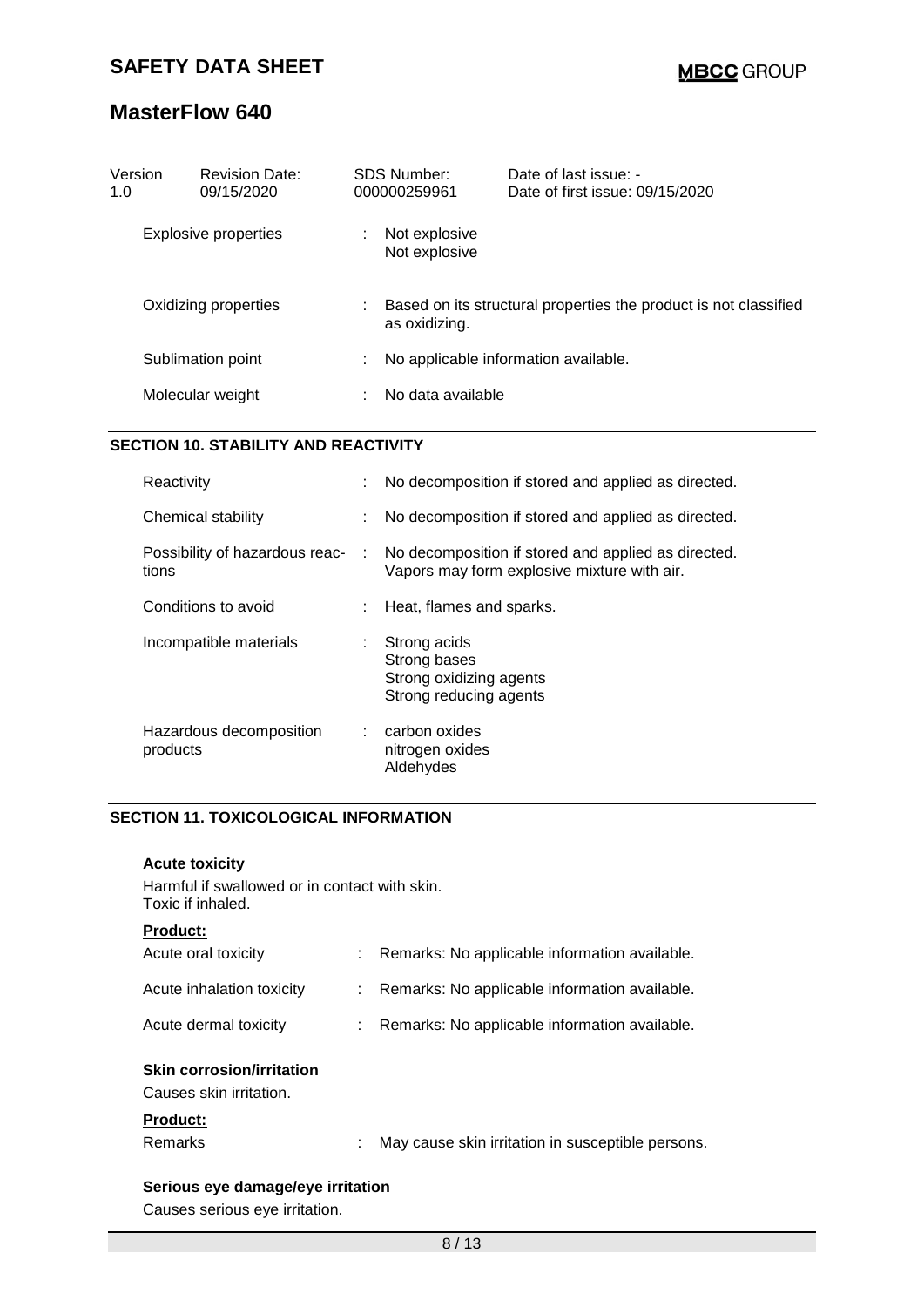| 1.0                                                                                                                                                 | Version                    | <b>Revision Date:</b><br>09/15/2020                                             |  | <b>SDS Number:</b><br>000000259961 | Date of last issue: -<br>Date of first issue: 09/15/2020         |  |  |  |  |  |
|-----------------------------------------------------------------------------------------------------------------------------------------------------|----------------------------|---------------------------------------------------------------------------------|--|------------------------------------|------------------------------------------------------------------|--|--|--|--|--|
|                                                                                                                                                     | <b>Product:</b><br>Remarks |                                                                                 |  |                                    | May cause irreversible eye damage.                               |  |  |  |  |  |
|                                                                                                                                                     |                            | Respiratory or skin sensitization                                               |  |                                    |                                                                  |  |  |  |  |  |
|                                                                                                                                                     |                            | <b>Skin sensitization</b>                                                       |  |                                    |                                                                  |  |  |  |  |  |
| Not classified based on available information.                                                                                                      |                            |                                                                                 |  |                                    |                                                                  |  |  |  |  |  |
|                                                                                                                                                     |                            |                                                                                 |  |                                    |                                                                  |  |  |  |  |  |
|                                                                                                                                                     |                            | Not classified based on available information.                                  |  |                                    |                                                                  |  |  |  |  |  |
|                                                                                                                                                     | Product:<br>Remarks        |                                                                                 |  | sons.                              | Can sensitize the skin and/or respiratory tract of allergic per- |  |  |  |  |  |
|                                                                                                                                                     |                            | <b>Germ cell mutagenicity</b><br>Not classified based on available information. |  |                                    |                                                                  |  |  |  |  |  |
| Carcinogenicity<br>Not classified based on available information.                                                                                   |                            |                                                                                 |  |                                    |                                                                  |  |  |  |  |  |
|                                                                                                                                                     |                            |                                                                                 |  |                                    |                                                                  |  |  |  |  |  |
| <b>STOT-single exposure</b><br>May cause respiratory irritation.<br><b>STOT-repeated exposure</b><br>Not classified based on available information. |                            |                                                                                 |  |                                    |                                                                  |  |  |  |  |  |
|                                                                                                                                                     |                            |                                                                                 |  |                                    |                                                                  |  |  |  |  |  |
|                                                                                                                                                     |                            | <b>Aspiration toxicity</b>                                                      |  |                                    |                                                                  |  |  |  |  |  |
|                                                                                                                                                     |                            | Not classified based on available information.                                  |  |                                    |                                                                  |  |  |  |  |  |
|                                                                                                                                                     |                            | <b>Further information</b>                                                      |  |                                    |                                                                  |  |  |  |  |  |
|                                                                                                                                                     | Product:                   |                                                                                 |  |                                    |                                                                  |  |  |  |  |  |
|                                                                                                                                                     | Remarks                    |                                                                                 |  | No data available                  |                                                                  |  |  |  |  |  |
| <b>SECTION 12. ECOLOGICAL INFORMATION</b>                                                                                                           |                            |                                                                                 |  |                                    |                                                                  |  |  |  |  |  |
|                                                                                                                                                     | <b>Ecotoxicity</b>         |                                                                                 |  |                                    |                                                                  |  |  |  |  |  |
|                                                                                                                                                     |                            | No data available                                                               |  |                                    |                                                                  |  |  |  |  |  |
| <b>Persistence and degradability</b><br>No data available                                                                                           |                            |                                                                                 |  |                                    |                                                                  |  |  |  |  |  |

## **Bioaccumulative potential**

## **Components:**

## **2,4,6-tris(dimethylaminomethyl)phenol:**

| Partition coefficient: n- | : Pow: $0.219(21.5 °C)$            |
|---------------------------|------------------------------------|
| octanol/water             | log Pow: -0.66 (21.5 $^{\circ}$ C) |
|                           | Method: other (measured)           |
|                           | GLP: yes                           |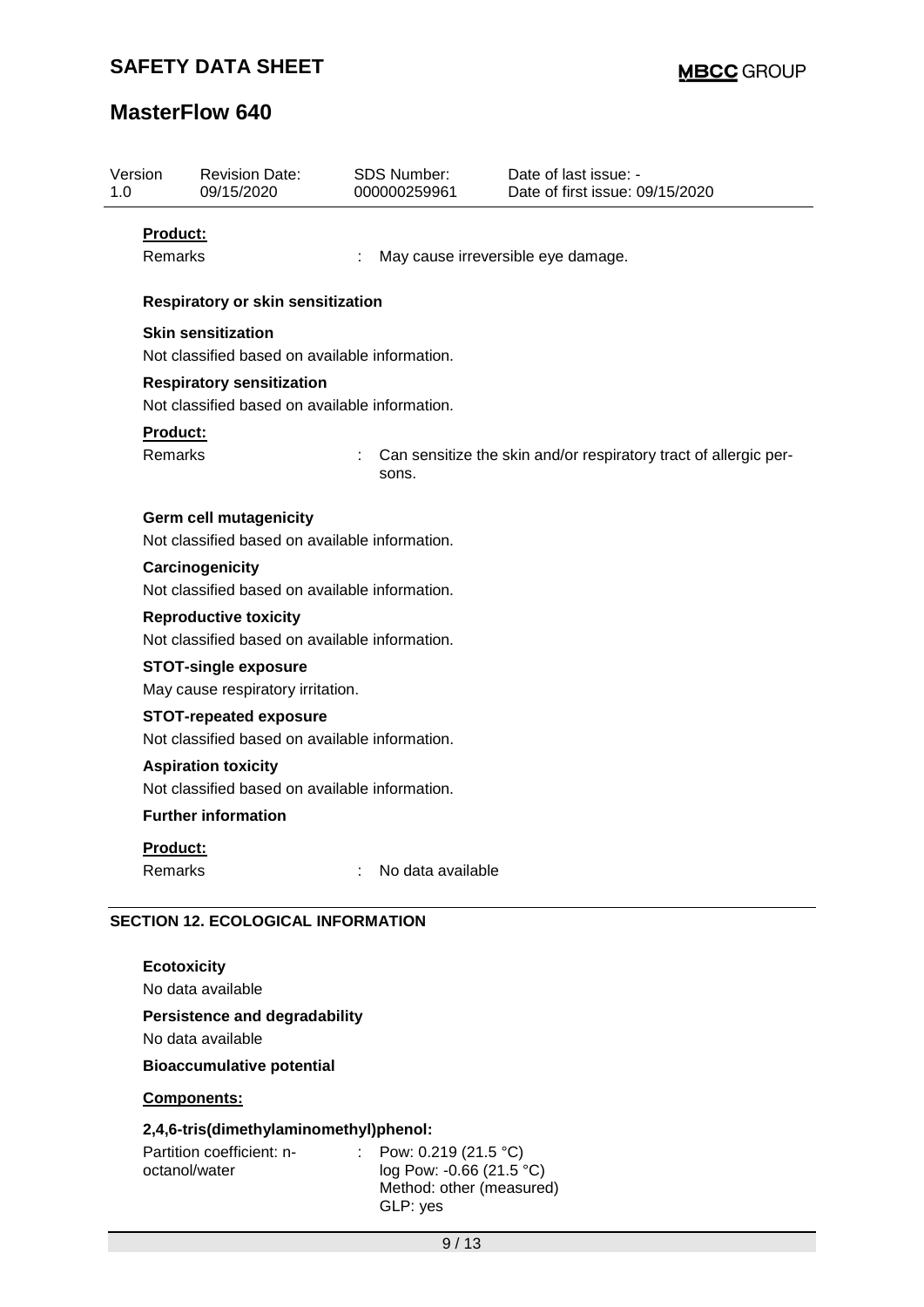| Version<br>1.0            | <b>Revision Date:</b><br>09/15/2020                            |    | SDS Number:<br>000000259961     | Date of last issue: -<br>Date of first issue: 09/15/2020                                           |
|---------------------------|----------------------------------------------------------------|----|---------------------------------|----------------------------------------------------------------------------------------------------|
|                           | Bis[(dimethylamino)methyl]phenol:<br>Partition coefficient: n- | ÷. | log Pow: 1.02 (25 $^{\circ}$ C) |                                                                                                    |
|                           | octanol/water<br><b>Mobility in soil</b>                       |    | Method: other (calculated)      |                                                                                                    |
|                           | No data available<br>Other adverse effects                     |    |                                 |                                                                                                    |
| <b>Product:</b><br>mation | Additional ecological infor-                                   |    | Harmful to aquatic life.        | An environmental hazard cannot be excluded in the event of<br>unprofessional handling or disposal. |

## **SECTION 13. DISPOSAL CONSIDERATIONS**

| <b>Disposal methods</b> |  |                                                                                                                                                                                                                               |
|-------------------------|--|-------------------------------------------------------------------------------------------------------------------------------------------------------------------------------------------------------------------------------|
| Waste from residues     |  | Do not contaminate ponds, waterways or ditches with chemi-<br>cal or used container.<br>Dispose of in accordance with national, state and local regula-<br>tions.<br>Do not discharge into drains/surface waters/groundwater. |
| Contaminated packaging  |  | Contaminated packaging should be emptied as far as possible<br>and disposed of in the same manner as the sub-<br>stance/product.                                                                                              |

### **SECTION 14. TRANSPORT INFORMATION**

## **International Regulations**

| <b>UNRTDG</b>                                 |    |                                                                              |
|-----------------------------------------------|----|------------------------------------------------------------------------------|
| UN number                                     |    | <b>UN 2735</b>                                                               |
| Proper shipping name                          |    | AMINES, LIQUID, CORROSIVE, N.O.S.<br>(2,4,6-TRIS(DIMETHYLAMINOMETHYL)PHENOL) |
| Class                                         | ٠. | 8                                                                            |
| Packing group                                 |    | Ш                                                                            |
| Labels                                        |    | 8                                                                            |
| <b>IATA-DGR</b>                               |    |                                                                              |
| UN/ID No.                                     |    | <b>UN 2735</b>                                                               |
| Proper shipping name                          |    | AMINES, LIQUID, CORROSIVE, N.O.S.<br>(2,4,6-TRIS(DIMETHYLAMINOMETHYL)PHENOL) |
| Class                                         |    | 8                                                                            |
| Packing group                                 |    | Ш                                                                            |
| Labels                                        |    | Corrosive                                                                    |
| Packing instruction (cargo<br>aircraft)       |    | 856                                                                          |
| Packing instruction (passen-<br>ger aircraft) |    | 852                                                                          |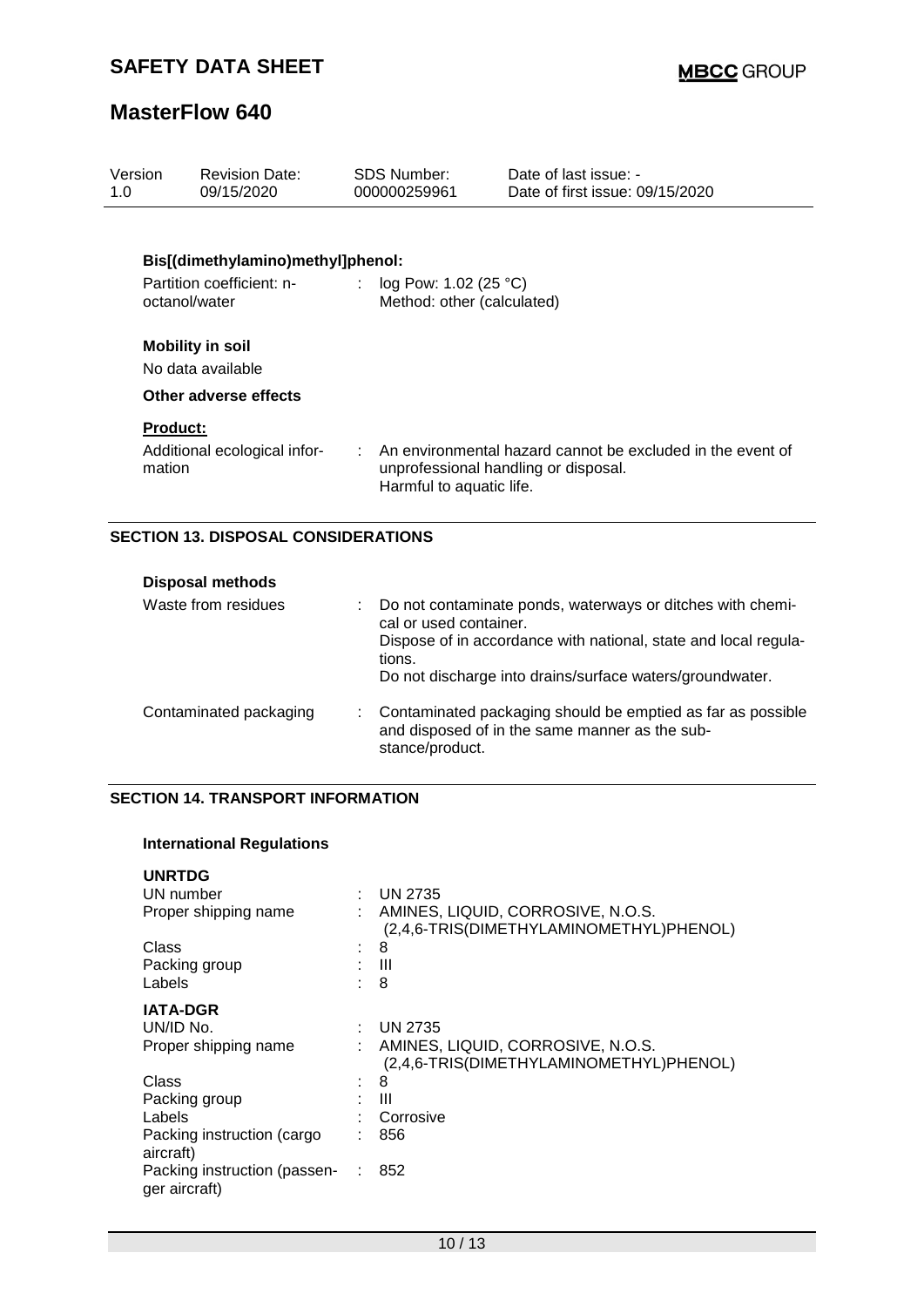| Version<br>1.0                                                                | <b>Revision Date:</b><br>09/15/2020      | <b>SDS Number:</b><br>000000259961             | Date of last issue: -<br>Date of first issue: 09/15/2020                     |
|-------------------------------------------------------------------------------|------------------------------------------|------------------------------------------------|------------------------------------------------------------------------------|
| <b>IMDG-Code</b><br>UN number<br>Class<br>Packing group<br>Labels<br>EmS Code | Proper shipping name<br>Marine pollutant | $:$ UN 2735<br>8<br>Ш<br>8<br>$F-A, S-B$<br>no | AMINES, LIQUID, CORROSIVE, N.O.S.<br>(2,4,6-TRIS(DIMETHYLAMINOMETHYL)PHENOL) |
|                                                                               | Not applicable for product as supplied.  |                                                | Transport in bulk according to Annex II of MARPOL 73/78 and the IBC Code     |
|                                                                               | <b>Domestic regulation</b>               |                                                |                                                                              |
| <b>TDG</b><br>UN number                                                       | Proper shipping name                     | : UN 2735                                      | AMINES, LIQUID, CORROSIVE, N.O.S.<br>(2,4,6-TRIS(DIMETHYLAMINOMETHYL)PHENOL) |
| Class<br>Packing group<br>Labels<br><b>ERG Code</b>                           | Marine pollutant                         | 8<br>Ш<br>8<br>153<br>no                       |                                                                              |

### **Special precautions for user**

Marine pollutant

The transport classification(s) provided herein are for informational purposes only, and solely based upon the properties of the unpackaged material as it is described within this Safety Data Sheet. Transportation classifications may vary by mode of transportation, package sizes, and variations in regional or country regulations.

## **SECTION 15. REGULATORY INFORMATION**

### **The ingredients of this product are reported in the following inventories:**

DSL **DISL DISL COMPONE 1 COMPONE 1 COMPONE 1 COMPONE 1 COMPONE 1 COMPONE 1 COMPONE 1 COMPONE 1 COMPONE 1 COMPONE 1 COMPONE 1 COMPONE 1 COMPONE 1 COMPONE 1 COMPONE 1 COMPONE 1 COMPONE 1**

### **SECTION 16. OTHER INFORMATION**

## **Full text of other abbreviations**

| $1-A$           | 29 CFR 1910.1000 (Table Z- : OSHA - Table Z-1-A (29 CFR 1910.1000)                                                                                |
|-----------------|---------------------------------------------------------------------------------------------------------------------------------------------------|
| 1)              | 29 CFR 1910.1000 (Table Z-: OSHA - Table Z-1 (Limits for Air Contaminants) 29 CFR<br>1910.1000                                                    |
| ACGIH           | : USA. ACGIH Threshold Limit Values (TLV)                                                                                                         |
| <b>ACGIHTLV</b> | : American Conference of Governmental Industrial Hygienists -<br>threshold limit values (US)                                                      |
| CA AB OEL       | : Canada. Alberta, Occupational Health and Safety Code (table<br>$2:$ OEL)                                                                        |
| CA BC OEL       | Canada, British Columbia OEL                                                                                                                      |
| CA QC OEL       | Québec. Regulation respecting occupational health and safe-<br>ty, Schedule 1, Part 1: Permissible exposure values for air-<br>borne contaminants |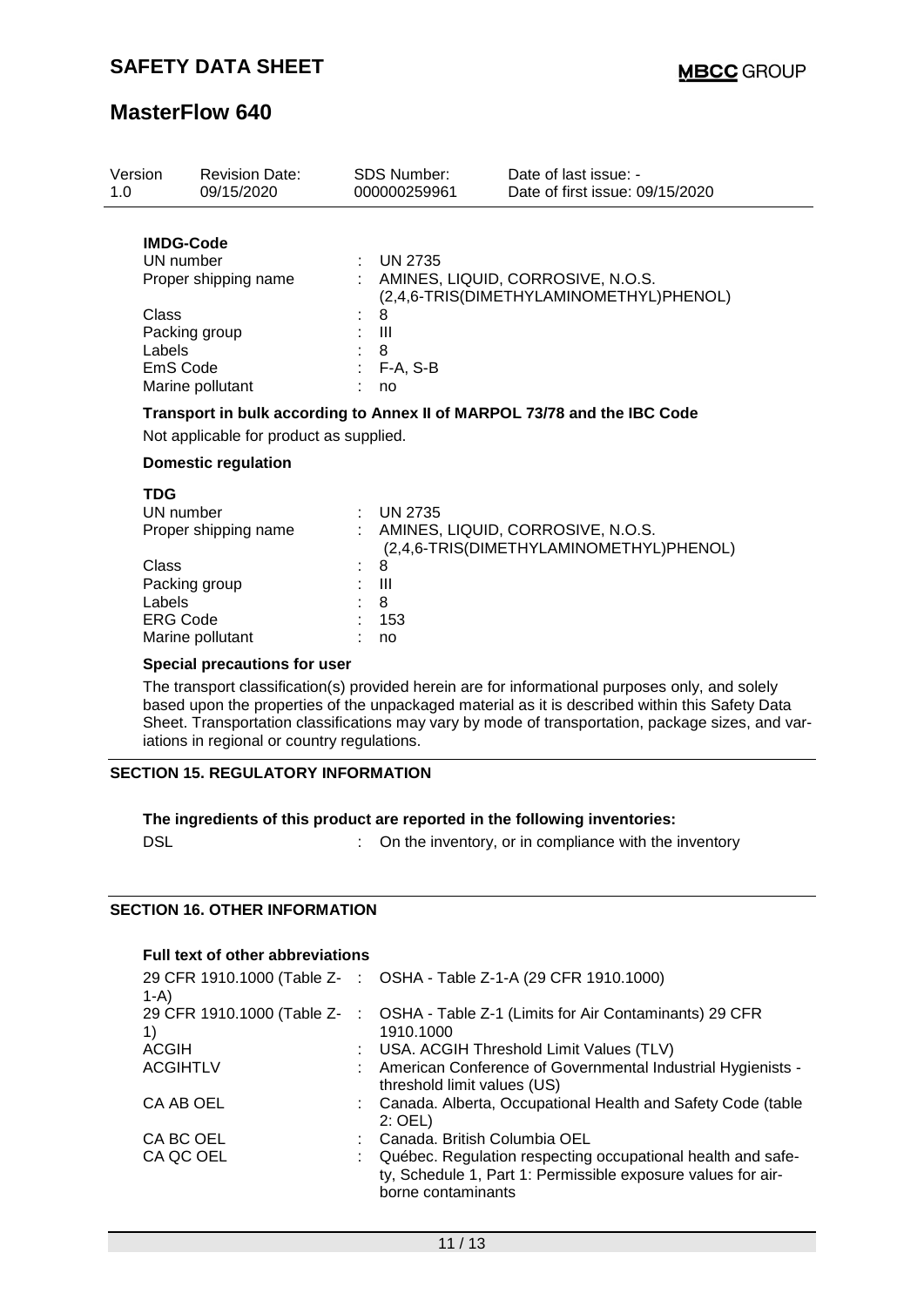| Version |                             | <b>Revision Date:</b>                                          |                  | <b>SDS Number:</b>                 | Date of last issue: -                                                                         |  |
|---------|-----------------------------|----------------------------------------------------------------|------------------|------------------------------------|-----------------------------------------------------------------------------------------------|--|
| 1.0     |                             | 09/15/2020                                                     |                  | 000000259961                       | Date of first issue: 09/15/2020                                                               |  |
|         |                             |                                                                |                  |                                    |                                                                                               |  |
|         | <b>NIOSH</b>                |                                                                |                  |                                    | : NIOSH Pocket Guide to Chemical Hazards (US)                                                 |  |
|         |                             | 29 CFR 1910.1000 (Table Z- : Short Term Exposure Limit (STEL): |                  |                                    |                                                                                               |  |
|         |                             | 1-A) / STEL value                                              |                  |                                    |                                                                                               |  |
|         |                             | 29 CFR 1910.1000 (Table Z- : Time Weighted Average (TWA):      |                  |                                    |                                                                                               |  |
|         |                             | 1-A) / TWA value                                               |                  |                                    |                                                                                               |  |
|         |                             | 29 CFR 1910.1000 (Table Z- :                                   |                  | Permissible exposure limit         |                                                                                               |  |
|         | $1)$ / PEL                  |                                                                |                  |                                    |                                                                                               |  |
|         | ACGIH / TWA                 |                                                                |                  | 8-hour, time-weighted average      |                                                                                               |  |
|         | <b>ACGIHTLV / TWA value</b> |                                                                |                  | : Time Weighted Average (TWA):     |                                                                                               |  |
|         | CA AB OEL / TWA             |                                                                |                  | 8-hour Occupational exposure limit |                                                                                               |  |
|         |                             | CA AB OEL / STEL                                               |                  |                                    | 15-minute occupational exposure limit                                                         |  |
|         |                             | CA BC OEL / TWA                                                |                  | 8-hour time weighted average       |                                                                                               |  |
|         |                             | CA BC OEL / STEL                                               |                  | short-term exposure limit          |                                                                                               |  |
|         |                             | CA QC OEL / TWAEV                                              |                  |                                    | : Time-weighted average exposure value                                                        |  |
|         |                             | CA QC OEL / STEV                                               | $\mathbb{Z}^n$ . | Short-term exposure value          |                                                                                               |  |
|         |                             | NIOSH / REL value                                              |                  |                                    | Recommended exposure limit (REL):                                                             |  |
|         |                             | NIOSH / STEL value                                             |                  | Short Term Exposure Limit (STEL):  |                                                                                               |  |
|         |                             |                                                                |                  |                                    |                                                                                               |  |
|         |                             |                                                                |                  |                                    | AICS - Australian Inventory of Chemical Substances; ANTT - National Agency for Transport by   |  |
|         |                             |                                                                |                  |                                    | Land of Brazil; ASTM - American Society for the Testing of Materials; bw - Body weight; CMR - |  |
|         |                             |                                                                |                  |                                    | Carcinogen, Mutagen or Reproductive Toxicant; DIN - Standard of the German Institute for      |  |
|         |                             |                                                                |                  |                                    | Standardisation; DSL - Domestic Substances List (Canada); ECx - Concentration associated with |  |
|         |                             |                                                                |                  |                                    | $100 \pm 0.0$                                                                                 |  |

Carcinogen, Mutagen or Reproductive Toxicant; DIN - Standard of the German Institute for Standardisation; DSL - Domestic Substances List (Canada); ECx - Concentration associated with x% response; ELx - Loading rate associated with x% response; EmS - Emergency Schedule; ENCS - Existing and New Chemical Substances (Japan); ErCx - Concentration associated with x% growth rate response; ERG - Emergency Response Guide; GHS - Globally Harmonized System; GLP - Good Laboratory Practice; IARC - International Agency for Research on Cancer; IATA - International Air Transport Association; IBC - International Code for the Construction and Equipment of Ships carrying Dangerous Chemicals in Bulk; IC50 - Half maximal inhibitory concentration; ICAO - International Civil Aviation Organization; IECSC - Inventory of Existing Chemical Substances in China; IMDG - International Maritime Dangerous Goods; IMO - International Maritime Organization; ISHL - Industrial Safety and Health Law (Japan); ISO - International Organisation for Standardization; KECI - Korea Existing Chemicals Inventory; LC50 - Lethal Concentration to 50 % of a test population; LD50 - Lethal Dose to 50% of a test population (Median Lethal Dose); MARPOL - International Convention for the Prevention of Pollution from Ships; n.o.s. - Not Otherwise Specified; Nch - Chilean Norm; NO(A)EC - No Observed (Adverse) Effect Concentration; NO(A)EL - No Observed (Adverse) Effect Level; NOELR - No Observable Effect Loading Rate; NOM - Official Mexican Norm; NTP - National Toxicology Program; NZIoC - New Zealand Inventory of Chemicals; OECD - Organization for Economic Co-operation and Development; OPPTS - Office of Chemical Safety and Pollution Prevention; PBT - Persistent, Bioaccumulative and Toxic substance; PICCS - Philippines Inventory of Chemicals and Chemical Substances; (Q)SAR - (Quantitative) Structure Activity Relationship; REACH - Regulation (EC) No 1907/2006 of the European Parliament and of the Council concerning the Registration, Evaluation, Authorisation and Restriction of Chemicals; SADT - Self-Accelerating Decomposition Temperature; SDS - Safety Data Sheet; TCSI - Taiwan Chemical Substance Inventory; TDG - Transportation of Dangerous Goods; TSCA - Toxic Substances Control Act (United States); UN - United Nations; UNRTDG - United Nations Recommendations on the Transport of Dangerous Goods; vPvB - Very Persistent and Very Bioaccumulative; WHMIS - Workplace Hazardous Materials Information System

Revision Date : 09/15/2020